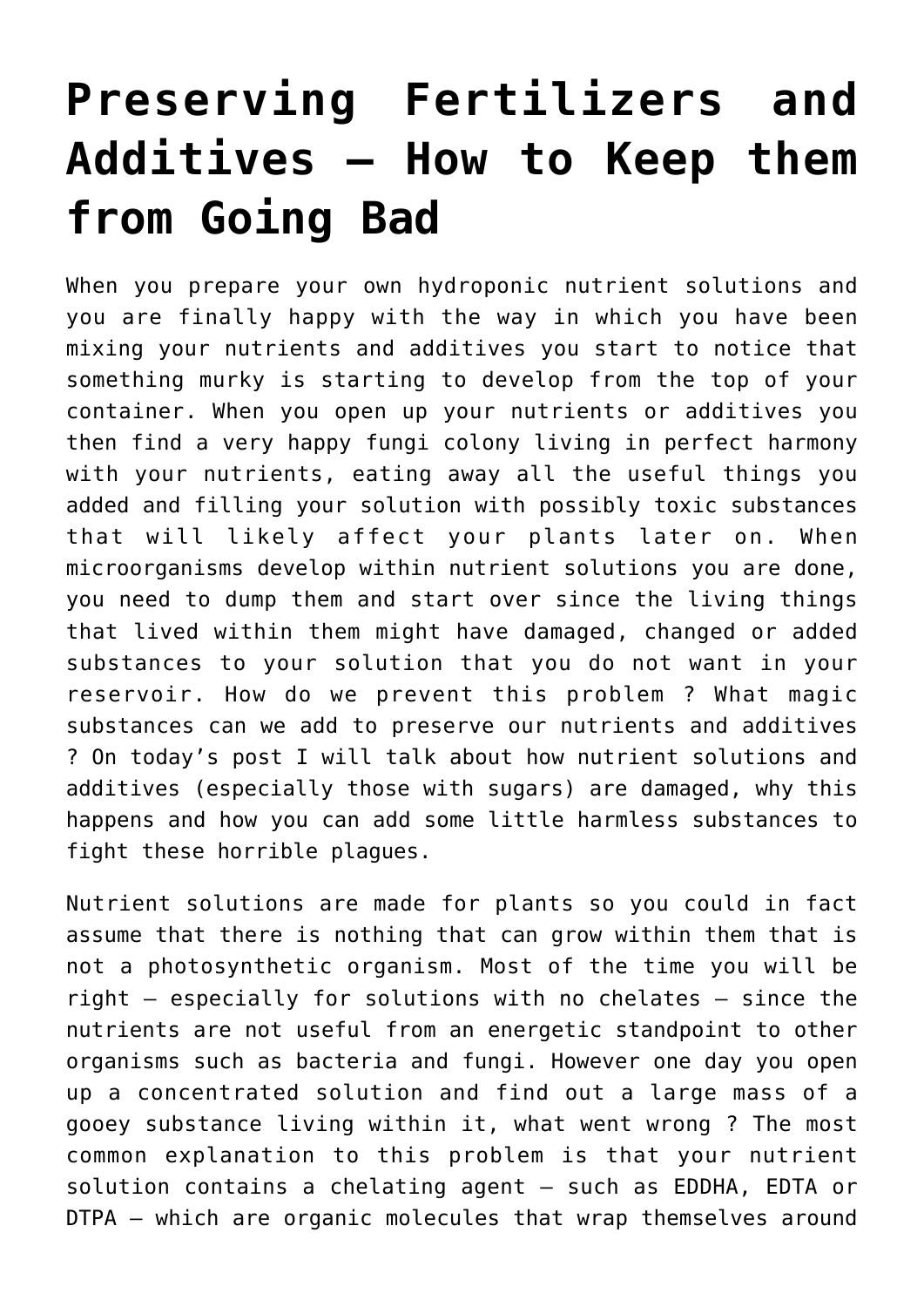ions. Since these organic molecules contain carbon-carbon and carbon-hydrogen bonds they are indeed energetically useful for living organisms, especially to some fungi that love to eat chelates and -as a matter of fact  $-$  enjoy them better when they are within a soup of highly concentrated iron and other metallic ions.



acm crae.co

The second case is even worse which is when you develop an additive that has some very enjovable food  $-$  like some sugar  $$ within it. When you dissolve glucose or other carbohydrates within water you are providing the most useful and delicious meal for any microscopic organism. Fungi, bacteria and protozoa will feed from this solution to the point where it will become filled and vibrant with life. Preparing a sugar additive is like putting a piece of cake next to an ant hill, it would be wishful thinking to believe that it will remain intact. The same thing happens when you develop buffers with organic molecules – such as MES or citric acid – or other types of additives that use amino acids, vitamins, etc. If it has carbon-carbon and carbon-hydrogen bonds some little thing is going to creep inside your bottle and have a feast. Only the air that gets trapped inside the bottle when you prepare the solution already contains a ton of fungi spores, bacteria, etc.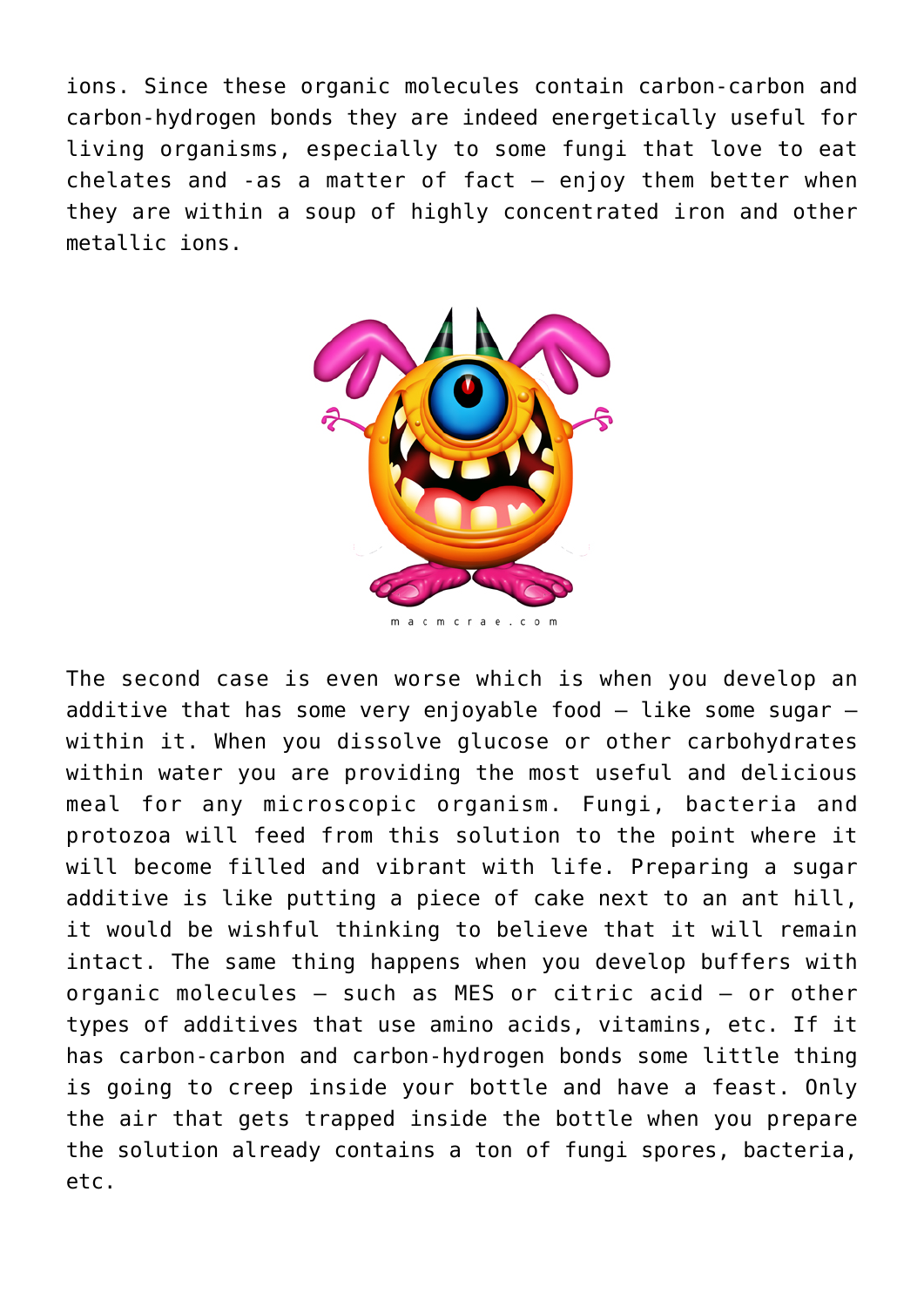How do we prevent this from happening ? Well thanks to the developments the food industry has had during the past century we are able to add a little of a few substances that will absolutely prevent the development of any of those nasty things within our solutions. These magic substances that make food remain edible after long periods of time – which can also aid you to save your solutions – are called preservatives and they are cheap and harmless substances when used at the right concentrations. The large majority are approved for their use in the food industry – probably they are contained in everything you eat at the supermarket  $-$  and therefore they are perfectly safe to use within your hydroponic crops.

To make things simple you can just add a single substance that will prevent – for a long period of time – the development of nasty organisms within your hydroponic concentrated solutions and additives. This substance is used by most commercial hydroponic solution sellers but it is almost never listed as they are not required to do so by law since the substance is considered generally safe and its disclosure is not necessary when the products used are not intended for human consumption. This substance is called sodium benzoate, a substance derived from benzoic acid which has the magic power to keep nasty organisms away from your hydroponic solutions and additives.

How much do you need to add ? Not that much ! Only 100-300 mg/L of sodium benzoate within your concentrated solutions or additives should keep away most fungi and bacteria, allowing you to use your solutions for more extended periods of time without those nasty organisms having a party with your nutrients. However you need to make sure that your concentration remains below 400 mg/L and that your solution uses a 1:100 or higher concentration rate since the concentration of benzoic acid within the final hydroponic solution must remain below 25\*10^-6 M in order to prevent phytotoxic effects. Hopefully with this advice you will now be able to prepare many additives and solutions without having to